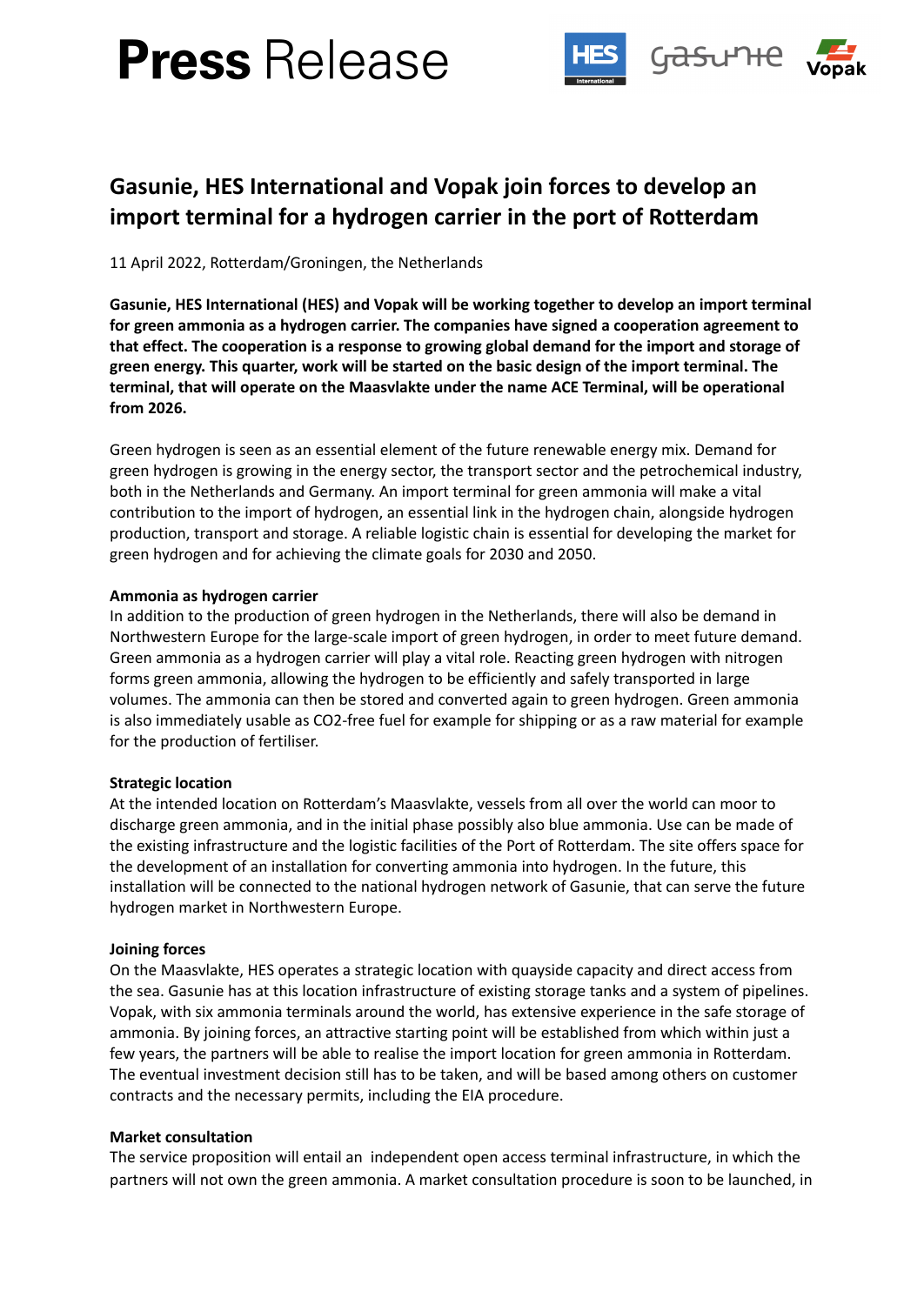which interested parties can announce their interest in the supply, storage and transhipment of green ammonia and hydrogen. Initial discussions are already underway with international market parties.

#### **About HES International**

Contributing to the world of tomorrow, that's what we do at HES. With 18 terminals in 6 countries at strategic located ports in Europe we are an important switch in the continuous delivery of essential building blocks for our everyday life needed to develop, sustain and improve the world around us. Our professional staff of 1,450 ensure that bulk commodities are safely stored, handled and processed 24/7 for customers from all corners of the globe.

We pursue sustainable growth of our Agri & Minerals and liquid product portfolio as well as an expansion of our processing activities through expansion of our existing sites, greenfield development and the acquisition of operating terminals. In addition we have a strong focus on adjacent business opportunities that arise from the energy transition such as hydrogen, refrigerated gases and chemical recycling.

We want to create long-term growth and value for all our stakeholders including employees, customers, shareholders and the communities and countries in which we operate. This is underpinned by our focus on safety and our core values of integrity, respect, accountability, openness and entrepreneurialism.

HES International is headquartered in Rotterdam and has already been carefully handling bulk raw materials since 1908. Macquarie Asset Management, via Macquarie European Infrastructure Fund 5, and West Street Infrastructure Partners III, managed by the Goldman Sachs Asset Management Infrastructure business, each indirectly control 50% of the shares of HES International B.V.

For more information, please visit [www.hesinternational.eu](http://www.hesinternational.eu/)

#### **About Gasunie**

Gasunie is a European energy-infrastructure company. Gasunie's network is one of the largest high-pressure pipeline networks in Europe, comprising over 17,000 kilometres of pipeline in the Netherlands and northern Germany. Gasunie provides natural and green gas transport services through its subsidiaries, Gasunie Transport Services B.V. (GTS) in the Netherlands and Gasunie Deutschland in Germany. With its cross-border gas infrastructure and services, Gasunie facilitates TTF, which has become the leading European gas trading point. Gasunie also provides other gas infrastructure services, including gas storage and LNG. Gasunie wants to help accelerate the transition to a CO2-neutral energy supply and believes that gas-related innovations, for instance in the form of renewable gases such as hydrogen and green gas, can make an important contribution. Both existing and new gas infrastructure play a key role here. Gasunie also plays an active part in the development of other energy infrastructure to support the energy transition.

For more information, please visit [www.gasunie.nl/en/](http://www.gasunie.nl/en/)

#### **About Vopak**

Royal Vopak is the world's leading independent tank storage company. We store vital products with care. With over 400 years of history and a focus on sustainability, we ensure safe, clean and efficient storage and handling of bulk liquid products and gases for our customers. By doing so, we enable the